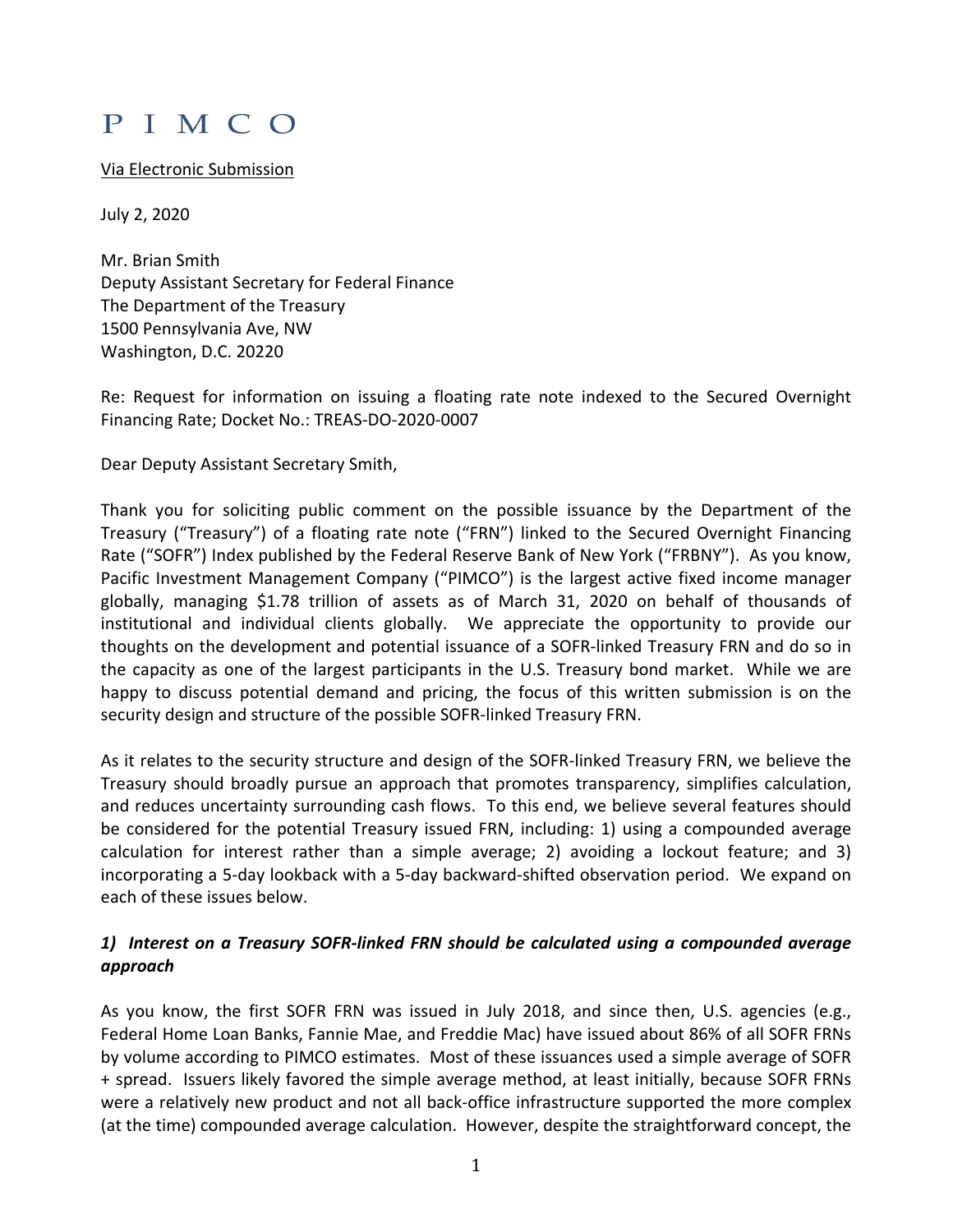simple average approach almost always requires customized (and cumbersome) calculations due to a combination of SOFR's publishing delay, the "lockout" feature, and market holidays.

Compounded average, the other method to calculate interest, became much simpler when the FRBNY began publishing the SOFR Index in March 2020, and we believe is generally a superior method. As you know, the SOFR Index is a total return index that reflects the daily compounded returns from investing at the SOFR rate overnight. To calculate the precise interest payment using the compounded average method and the SOFR Index, an investor first finds the percentage difference of the interest period start and end dates on the index, and then annualizes the rate to obtain the compounded SOFR rate. After obtaining the annualized SOFR rate for the interest accrual period, the investor adds the spread before calculating the final coupon payment with appropriate annualization (i.e., margin-exclusive compounding). We believe using the SOFR Index significantly simplifies calculation for both the issuer and the investors; indeed, there is no longer any need to track every daily SOFR rate, plus the SOFR Index takes into account holiday adjustments, compounding day weights, and rounding daily interest precise to the nearest 0.000001%. We believe that the compounded average approach, assuming the utilization of the SOFR Index and lookback and backward-shifted observation period (as described below), simplifies FRN interest calculation significantly and should be used.

## *2) A Treasury SOFR-indexed FRN should avoid the lockout feature*

When assessing the relative advantages (and disadvantages) of a simple average versus the compounded average approach, the proverbial devil is in the details. Because the SOFR rate is published with a one business day delay, issuers cannot determine the precise amount of interest payment until the very same day of cash transfer. Traders often cannot determine the precise amount of accrued interest at the time of trade, since the SOFR rate for settlement date is not yet available. To cope with these complicating factors, many SOFR FRN issuers have adopted both 2 day lockout and 1-day lookback conventions along with simple average interest accrual. The 2-day lockout feature "locks" the rate on the third business day before the interest payment and duplicates this rate for the next two business days. Hence, issuers can prepare the precise amount of interest payment three days in advance.

A clear drawback of this approach, however, is that the lockout date may fall on month-end, when SOFR tends to spike (typically due to volatility in repo markets) and thus accrue interest for several days based on an unusually high rate. Compared with other conventions, we believe the lockout feature may cause the largest economic distortion, even if it is often negligible. Furthermore, a lockout is incompatible with the compounded average approach; because a lockout uses duplicated dates, the investor cannot use the SOFR Index to calculate interest accrual, but must instead perform customized calculations for each interest period. Based on our earlier preference for the compounded average using the SOFR Index, we believe the lockout feature should be avoided.

## *3) A Treasury SOFR-linked FRN should utilize the lookback feature, combining a 5-day lookback and a 5-day backward-shifted observation period*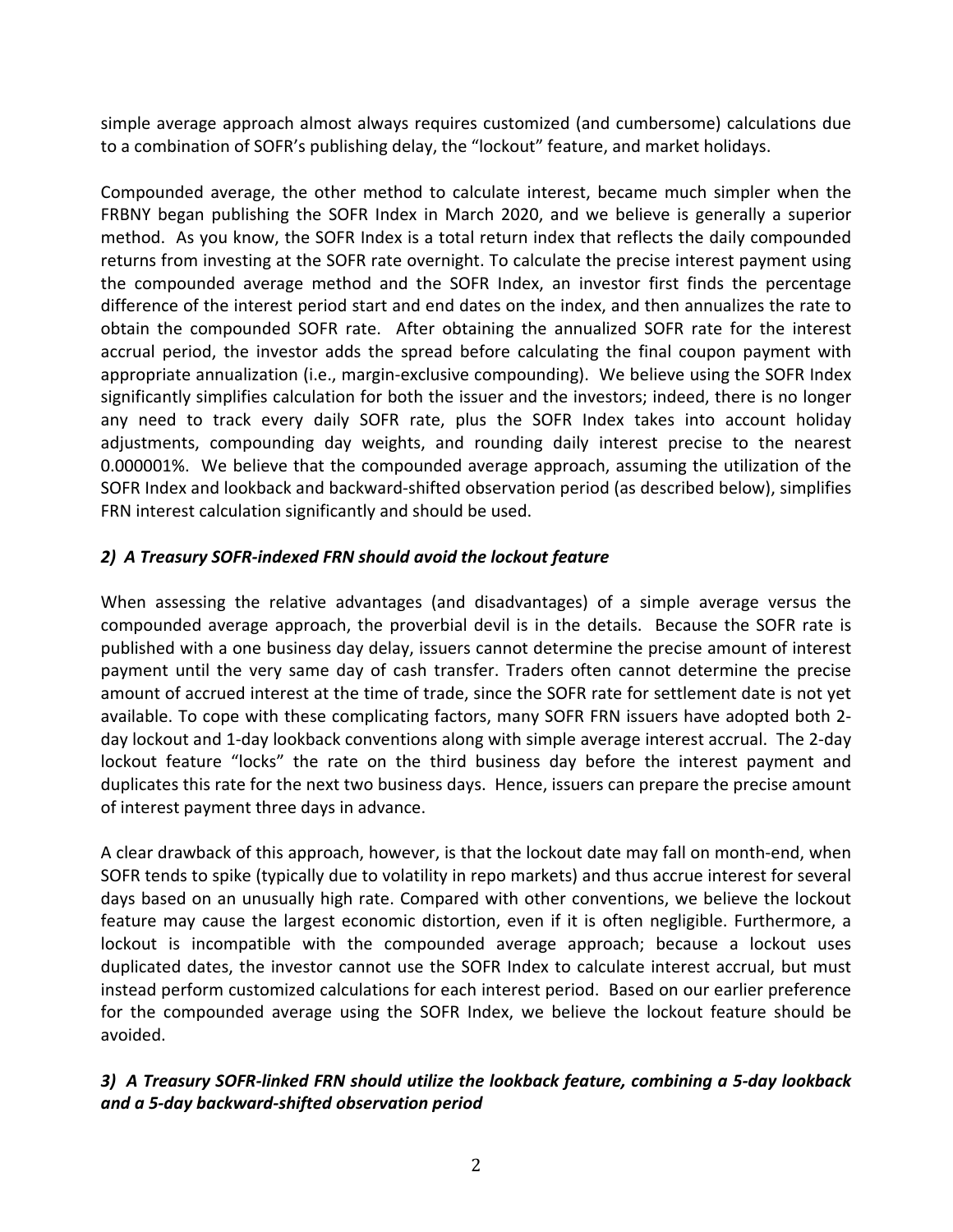We believe that the lookback feature, when combined with a backward-shifted observation period, helps simplify interest calculation and minimizes economic distortion. The basic version of 2-day lookback is that Friday's interest accrual uses Wednesday's SOFR rate. Economic mismatch arises because FRNs accrue three days of interest on Fridays (using Wednesday's SOFR rate), but Wednesday's SOFR rate only accrues interest for one day in the SOFR Index.

In our view, the lookback feature alone is not compatible with the SOFR Index due to mismatch of day-weights. Recently, a handful of financial SOFR-linked FRN issuances featured a 2-day lookback with a 2-day backward-shifted observation period, meaning Friday's interest accrual period will still use Wednesday's SOFR rate, but only accrue interest for one day instead of three days. The backward-shifted observation period feature aligns the FRN's compounding day-weights with those used in the SOFR Index. The lookback feature must be accompanied by backward-shifted observation period to be eligible for using the SOFR Index.

Additionally, we believe a 5-day lookback and 5-day backward-shifted observation are better than the 2-day versions. A longer lookback period allows for several important things, including 1) T+3 and T+4 trades to pre-determine accrued interest at time of trade, 2) projection of precise interest amount 5 days before payment, and 3) additional time for international investors to determine cash flow and settlement. Although at face value, the 5-day mismatch between lookback period and interest accrual date seems like a long time, consecutive and continuous SOFR rates are used in the calculation; shifting the entire observation period ahead by five days in a stepwise manner causes a relatively small distortion compared with other conventions.

#### *Concluding remarks*

We support the Treasury's consideration of a new SOFR-linked FRN, and we think the most desirable set of features for such an FRN would include a compounded average approach by referencing the SOFR Index and would incorporate a 5-day lookback with a 5-day backward-shifted observation period. With this set of features, investors could independently and easily verify the precise interest amount with a handheld calculator and reasonable amount of effort. Better transparency regarding the inner workings of the Treasury SOFR-linked FRN should help reduce the illiquidity premium and could ultimately lower the cost of funding for the Treasury. We also believe the Treasury could help potentially increase liquidity in the SOFR cash and derivatives markets by issuing the first SOFR-linked Treasury FRN near the "Big Bang" scheduled for October 2020, when clearinghouses, such as the Chicago Mercantile Exchange (CME), plan to shift derivative discounting from Libor to SOFR. This Treasury issuance could set the stage and offer helpful guidance for additional new SOFR-linked FRN issuances from agencies, supranationals, and corporates.

Thank you again for your request for information on this important issue, and we look forward to engaging with you on this topic going forward.